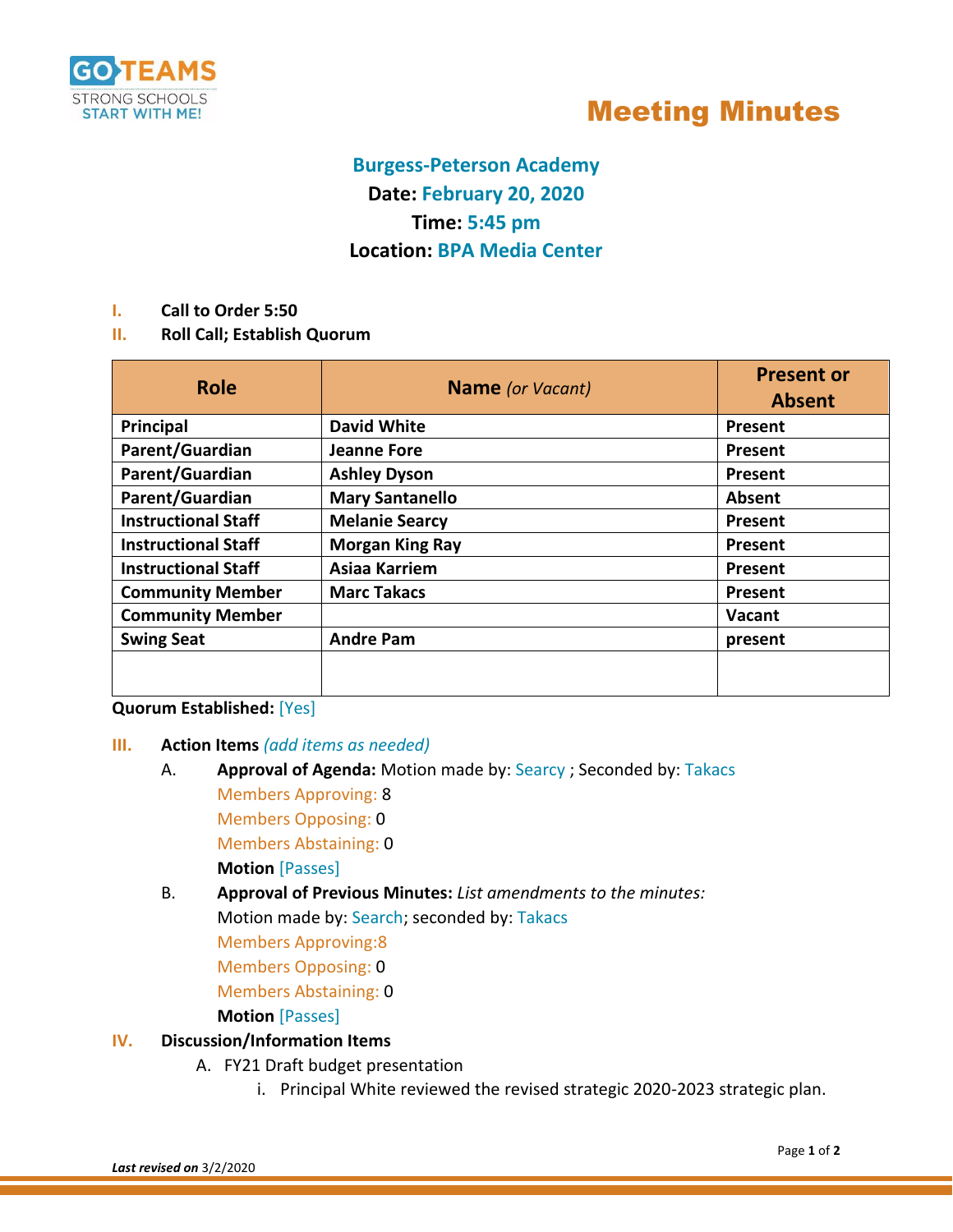

## Meeting Minutes

- 1. Add SEL to strategy 2D
- 2. Rename Priority 3: "Focus on measuring…" changed to "identify and close gaps"
	- a. Strategy 3a. measure and report achievement data and gaps for all BPA subgroups
- 3. Add 4E. Gifted endorsement for all BPA teachers
- ii. Principal White presented draft budget (FY21 [budget\)](../../Downloads/GoTeam%20FY21%20Draft%20Budget%20Presentation%20Feb%202020.pdf)
- B. IB next steps
	- i. BPA is now IB Authorized!!
	- ii. Gifted endorsed teachers in 1st and 2nd
	- iii. SY21-22 gifted endorsed in 1,2, and 3
	- iv. Considerations for change of school colors, uniforms, school pledge and Spanish pledge

#### **V. Announcements**

- i. District master facilities planning meeting update
	- 1. [See presentation here:](../../Downloads/2%2020%2020%20Community%20Conversation%203%20%20February%20Meetings%20021920.pptx.pdf) 802 student capacity for BPA. Formulate a statement and request a site visit/program audit. Craft email/ letter. "We have reviewed the material presented and think that a site visit will show a different result." Send to Larry Hoskins
	- 2. 5 and 10 year enrollment projection lower than today's enrollment.
	- 3. Go Team body will formulate a statement and request a site visit/program audit. "We have reviewed the material presented and think that a site visit will show a different result." Addressed to Larry Hoskins

#### **VI. Adjournment**

Motion made by: [Dyson ]; Seconded by: [KingRay] Members Approving: 8 Members Opposing: 0 Members Abstaining: 0 **Motion** [Passes] **ADJOURNED AT** [7:30PM

---------------------------------------------------------------------------------------------------------------

**Minutes Taken By:** [Asiaa Karriem] **Position:** [Secretary] **Date Approved:**